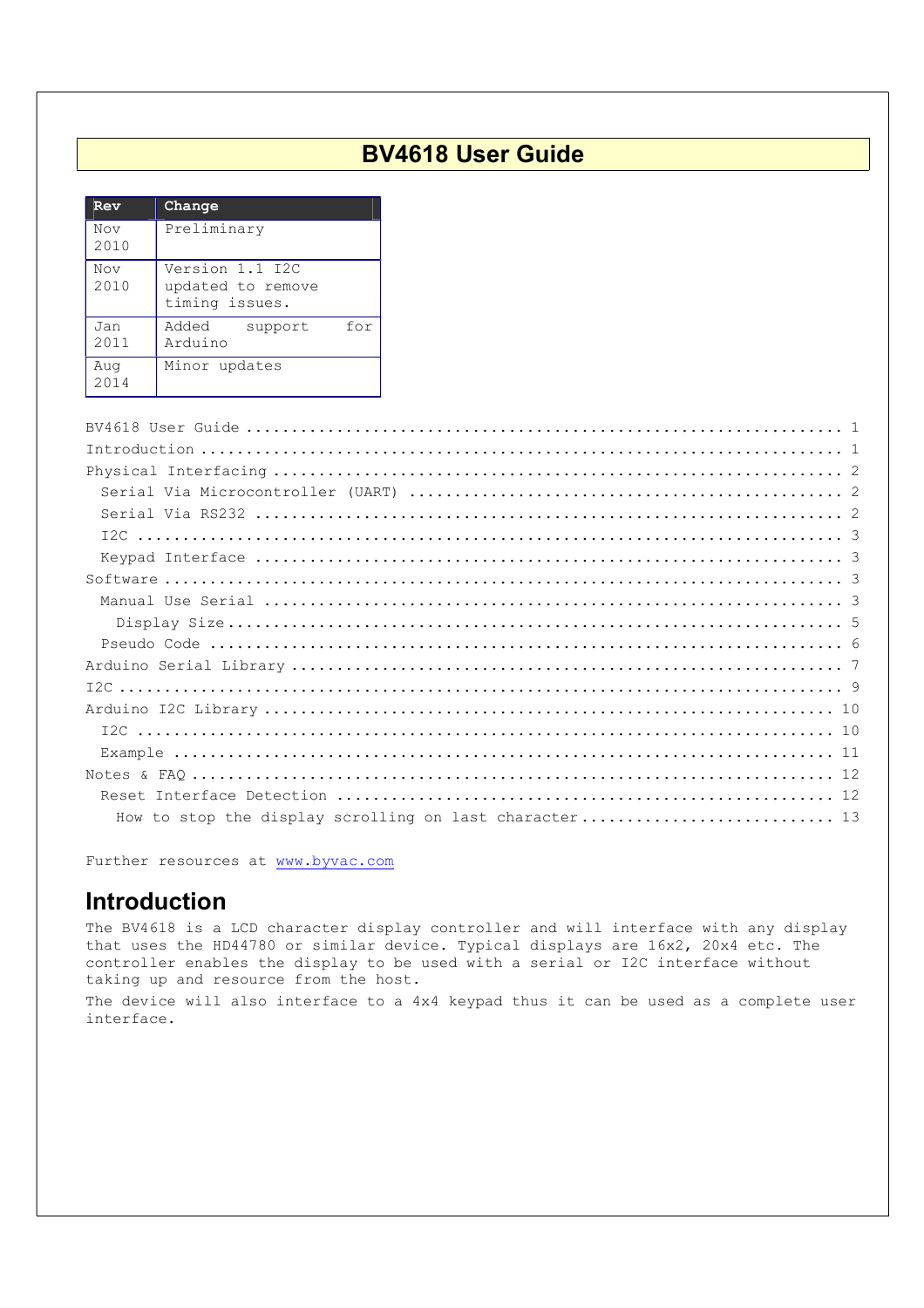

# **Physical Interfacing**

This device has no less than three interface options:

1) Serial via Microcontroller or conversion device, e.g. USB to Serial or UART

- 2) Serial via RS232 (Old PC Com Port) e.g. + 12V
- 3) I2C

Only one interface at a time can be used and this is detected on reset. The default is serial via microcontroller. When pin 4 is connected this is detected as serial via RS232 and when the I2C is connected this is detected as I2C. The detection process is automatic.

## *Serial Via Microcontroller (UART)*

This option uses pins 1,2,3 and 5 of the serial interface. This interface it to the left hand side of the controller and pin 1 is marked on the PCB.



When connecting to a Microcontroller the TX pin on the microcontroller UART goes to the RX pin on the BV4618 and the RX pin on the microcontroller goes to the TX pin on the BV4618.

The voltage can range between 3V and 5V, however if 3.3V logic is being used then make sure that the LCD display will work on this low voltage. At the time of writing 3.3V LCD displays are rare and expensive compared to the 5V types.

# *Serial Via RS232*

The BV4618 can accept plus and minus 12V on pin 4 of the interface, it will also invert that signal so as to be compatible with the microcontroller interface. The device does NOT put out plus and minus 12V but most RS232 interfaces will tolerate this. Again the output is inverted because the RS232 describes an inverted signal.



RS232 pin3 (TX) >> BV4618 Pin 4 (RTS)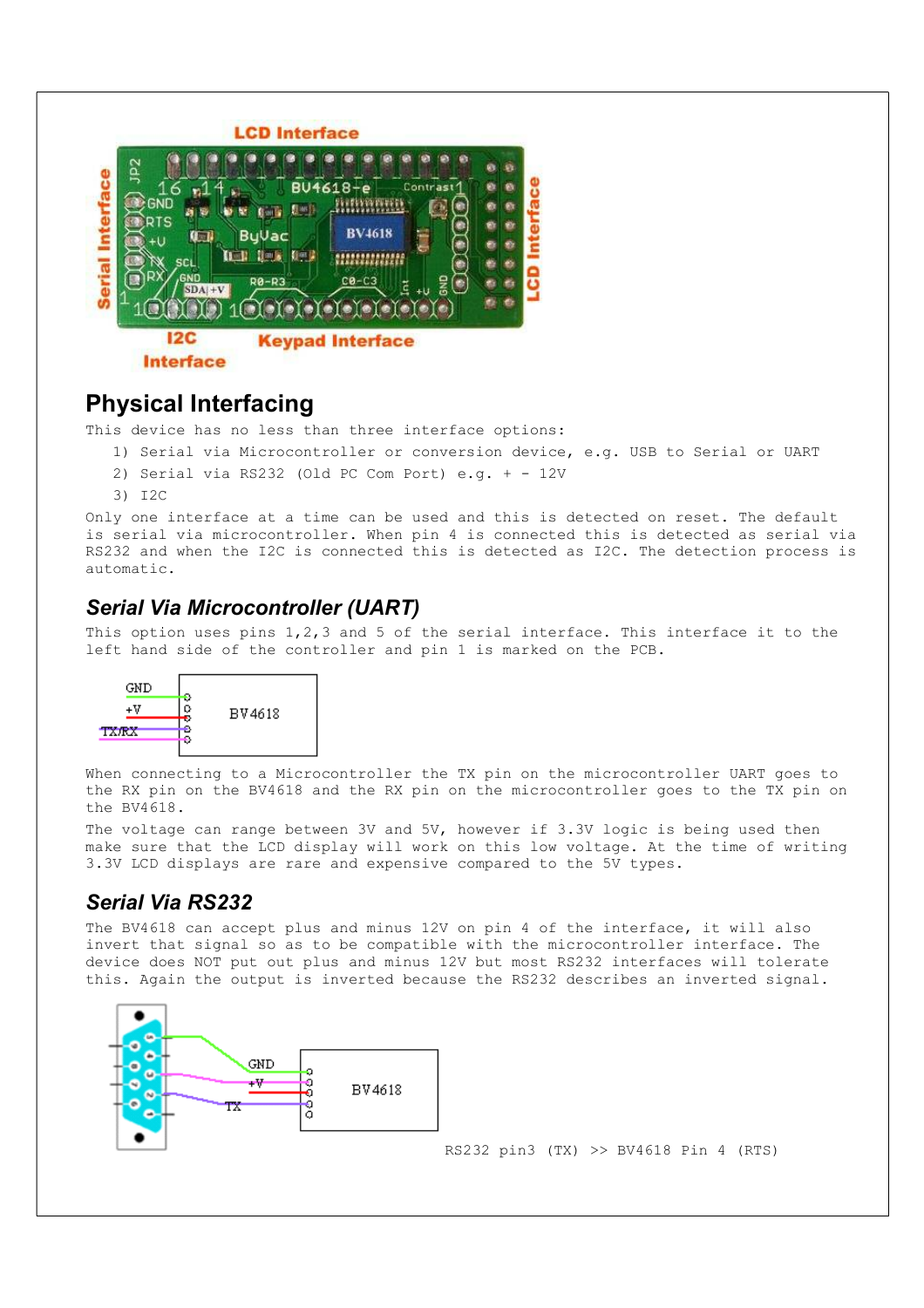NOTE that pin 4 is marked RTS, in this mode it is actually RX that can accept plus and minus 12V. When using this interface power will need to be supplied to pin 3. This must not exceed 5V and preferably be regulated. The RS232 COM port interface cannot provide this power.

## *I2C*

The I2C interface is at the bottom of the controller and can be connected to any I2C bus. The bus must of course have pull up resistors, these are not provided on the BV4618.

The default 8 bit address is 0x62 write and ox63 read. The 7 bit address is 0x31.



NOTE on version e of the PCB the SDA an V+ lines have been marked up wrongly, they are covered with a sticker. The above diagram shows the correct wiring.

## *Keypad Interface*

The keypad interface has 5 outputs C0-C3 & nInt and 4 inputs R0-R3. The Column outputs (C0-C3) are constantly being changed, this is detected by the software when a key is pressed and the signal goes to one of the inputs. After a suitable denounce period the key is registered and the scan code placed in a buffer.

When there is a value in the key buffer the nInt line will go low and remain low until all of the keys have been read out.

The data sheet has full details on how this works.

## **Software**

The device is intended to be used with automated systems and software as it can provide a complete user interface. It is however advisable to understand how the device behaves by manually inputting commands. This will save time later and also help with better software functions later on. The first part of this section is therefore using the device manually from a terminal

## *Manual Use Serial*

For this we will use BV-COMM, the best place to download this is form here: http://www.asi.byvac.com/da\_data.php it is free and does not need any installing, simply run the exe.

You can connect via RS232 or via a USB to serial interface (BV103, BV104) (http://www.byvac.com/bv3/index.php?route=product/product&path=48&product\_id=84 )

The serial using RS232 works in exactly the same way, it just comes from a different source.

Start the terminal, select a suitable COM port and don't forget to press the connect

icon to turn it green.

NOTE: This device autodetects the Baud rate on pressing enter the image below shows the Baud rate at 115200, stop bite 2 and data bits 8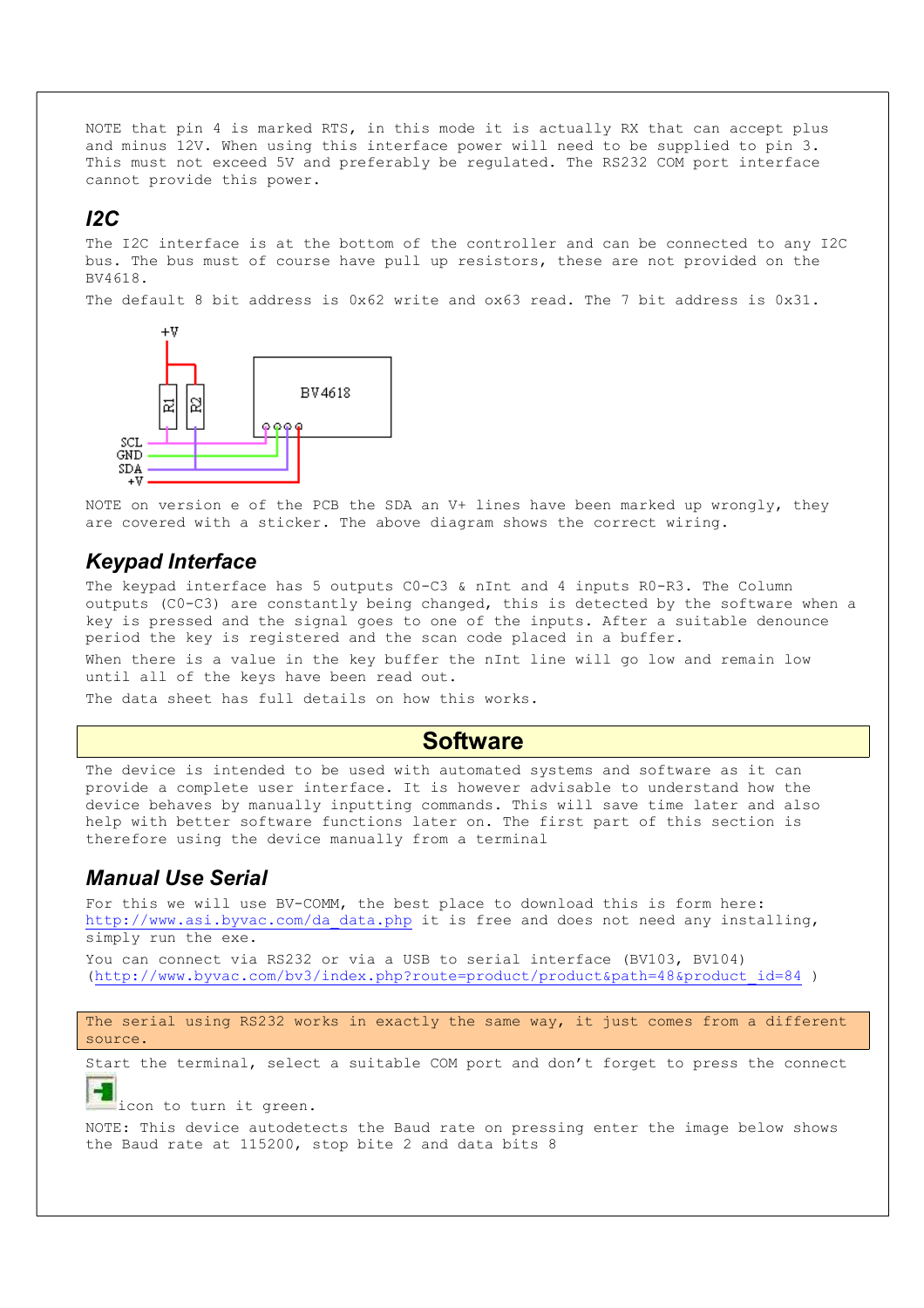| <b>E</b> BV-Com                                                                                                                                                                           | н |
|-------------------------------------------------------------------------------------------------------------------------------------------------------------------------------------------|---|
| File Settings Serial About                                                                                                                                                                |   |
| 698 E J<br>G.<br>$E_{\rm b}$                                                                                                                                                              |   |
| $\overline{\mathbb{F}}$ 8<br>$\boxed{\text{COM78}}$ $\boxed{\text{-}}$ 115200<br>$\overline{\phantom{a}}$ $\overline{\phantom{a}}$ $\overline{\phantom{a}}$ $\overline{\phantom{a}}$<br>▼ |   |
| <b>Version 0.31a</b><br>NOTE text transfer does not use CTS but<br>Binary transfer does.                                                                                                  |   |
|                                                                                                                                                                                           |   |
|                                                                                                                                                                                           |   |
| H:\Zed\Kurt\Basic\vodafone.bas                                                                                                                                                            |   |

If connecting Via a BV101 then the display will say "Press CR", if connecting via RS232 then the display will say "232 Press CR". This is automatically detected at reset and the display will operate in that particular mode until reset again. This text (Press CR) is designed to fit into 16 characters and so if using a smaller display some of the text will be missing.

The CR means carriage return or the enter key on the keyboard. Pressing <enter> will clear the display and produce a '\*' on the terminal. This is how the Baud rate is determined and should always be the first byte sent\*. The device does not echo any character and so to see what you are typing switch this on via the settings menu.

\* The Baud rate can be set to a fixed value if required and then CR will not be needed at start up.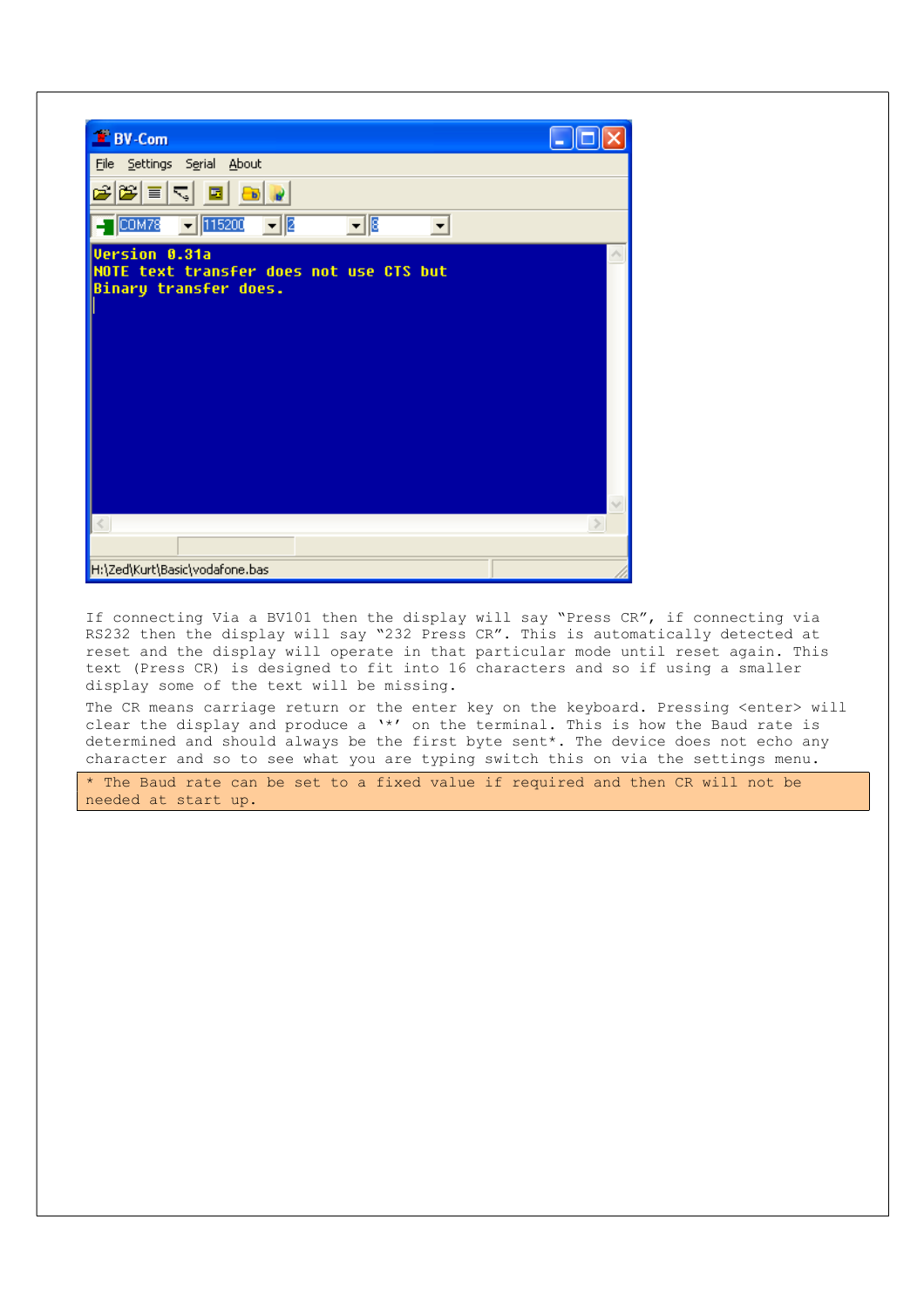| <b>F</b> BV-Com                                         | н                   |  |
|---------------------------------------------------------|---------------------|--|
| Settings<br>File<br>About<br>Serial                     |                     |  |
| Text transfer<br>$\tilde{\mathbf{z}}$                   |                     |  |
| Font<br>Background                                      | 12<br>⊡图<br>▼       |  |
| $\sqrt{\text{Echo}}$<br>Uer                             |                     |  |
| Refresh Ports<br>NOT<br>Show Control Chrs<br><b>Bin</b> | oes not use CTS but |  |
| 푂                                                       |                     |  |
|                                                         |                     |  |
|                                                         |                     |  |
|                                                         |                     |  |
|                                                         |                     |  |
|                                                         |                     |  |
|                                                         |                     |  |
|                                                         |                     |  |
|                                                         |                     |  |
| H:\Zed\Kurt\Basic\vodafone.bas                          |                     |  |

Any thing you type from now on will go to the display. To see the device ID type: **esc[?31d** 

The esc means the escape key on the keyboard, this is usually top right and is one keypress so the above command is a total of 6 key presses which will send 6 bytes to the device. (0x1b 0x5b 0x3f 0x33 0x31 0x64). The command is carried out as soon as the last character (d in this case) is received. This is how all commands work in serial mode.

It should be obvious from the above that the character case is important, for example esc[?31D is a different command from esc[?31d.

With the above setup it is possible to try out all of the commands and understand how they work before implementing in software. This is also a good debugging tool as you can type the commands that the software would do and see if there are any errors.

### **Display Size**

The default display size is 16x2, that is 2 lines by 16 characters. For this device the size of the display is important as it will determine when the text has reached the end of the line and when scrolling needs to begin. The first operation the software should carry out after determining the Baud rate is to set the display size to whatever is connected to the device. For example if a 20x4 display is connected the following commands are needed:

**esc[4L** // sets number of lines to 4

**esc[20c** // sets number of characters or columns

The device will revert back to its 16x2 default on reset so these commands must form part of the initialisation sequence. The commands should really be entered thus:

**esc[4Lesc[20c** This will set the display to 4 lines 20 columns

as a continuous stream because everything (including CR and LF) other than a command will be sent to the display, so having a CR between the two commands will cause the display to perform that action, i.e. go to the beginning of the line and down one.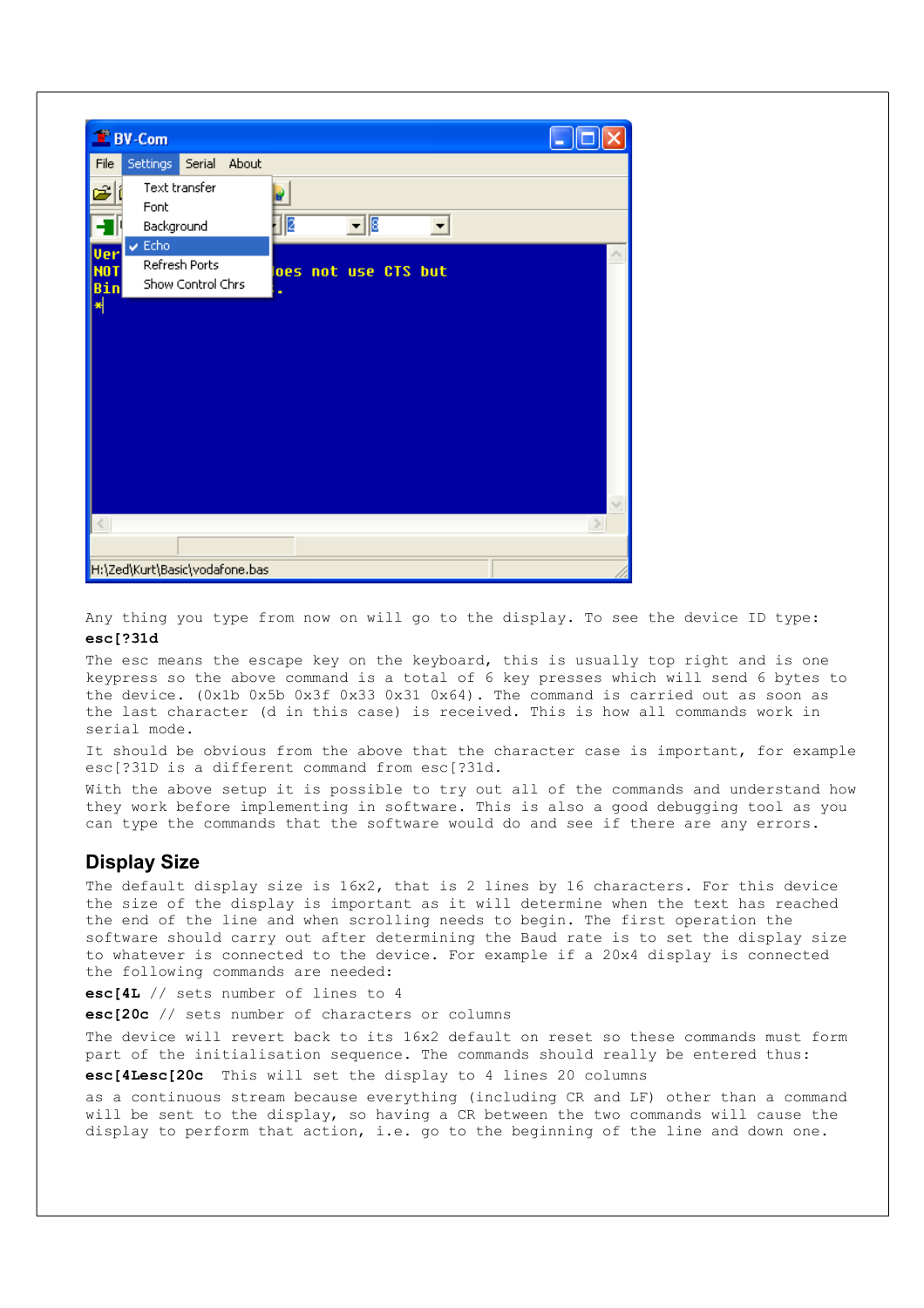## *Pseudo Code*

Using the display as part of a system requires sending and receiving serial data accurately. It is easy to miss a character or put an extra one in like CR and this will throw the whole function out. To demonstrate a typical application pseudo code will be used, it can then be translated to any particular language.

```
There are only a few simple functions needed: 
com_putc(character) // outputs a character to the com port 
com puts("string") // outputs a string to the com port
com getcq() \frac{1}{2} // returns 1 if there is a character waiting otherwise
returns 0 
com qetc() \frac{1}{2} gets a character from the com port
```

```
function init_display
```

```
 // put here code needed to initialise the com port 
       com_putc(13); // send CR to establish Baud rate 
      wait 500ms // **** needed to establish Baud rate ****
      // set up display for 20x4 
     com puts(0x1b);com putc("[4L'); // 4 lines
      com puts(0x1b);com putc("[20c'); // 20 chars
       // set ACK to '*' 
     com puts(0x1b);com putc("[42k"); // 42 is 'end function
```
In the above part of the initialisation is to use the ACK mechanism, this will prove useful when obtaining values from the keypad.

```
function send_text(string) 
       com_puts(string); 
end function
```

```
function position(row, col) 
      com putc(0x1b);com puts("["); // command is esc[r;c;H
     r$=convert to string(r);
      c$=convert_to_string(c);
      com puts(r$+";"+c$+"H");
end function
```
The above two functions simply use the commands to send text and move the cursor.

```
function get value(command$)
      val\=""
      com puts(command$); // send command
      while com qetcq() \leq 0v = com qetc()if v = \sqrt{k'} break; // finish when ACK received
             val$=val$+v; 
     wend 
return val$
```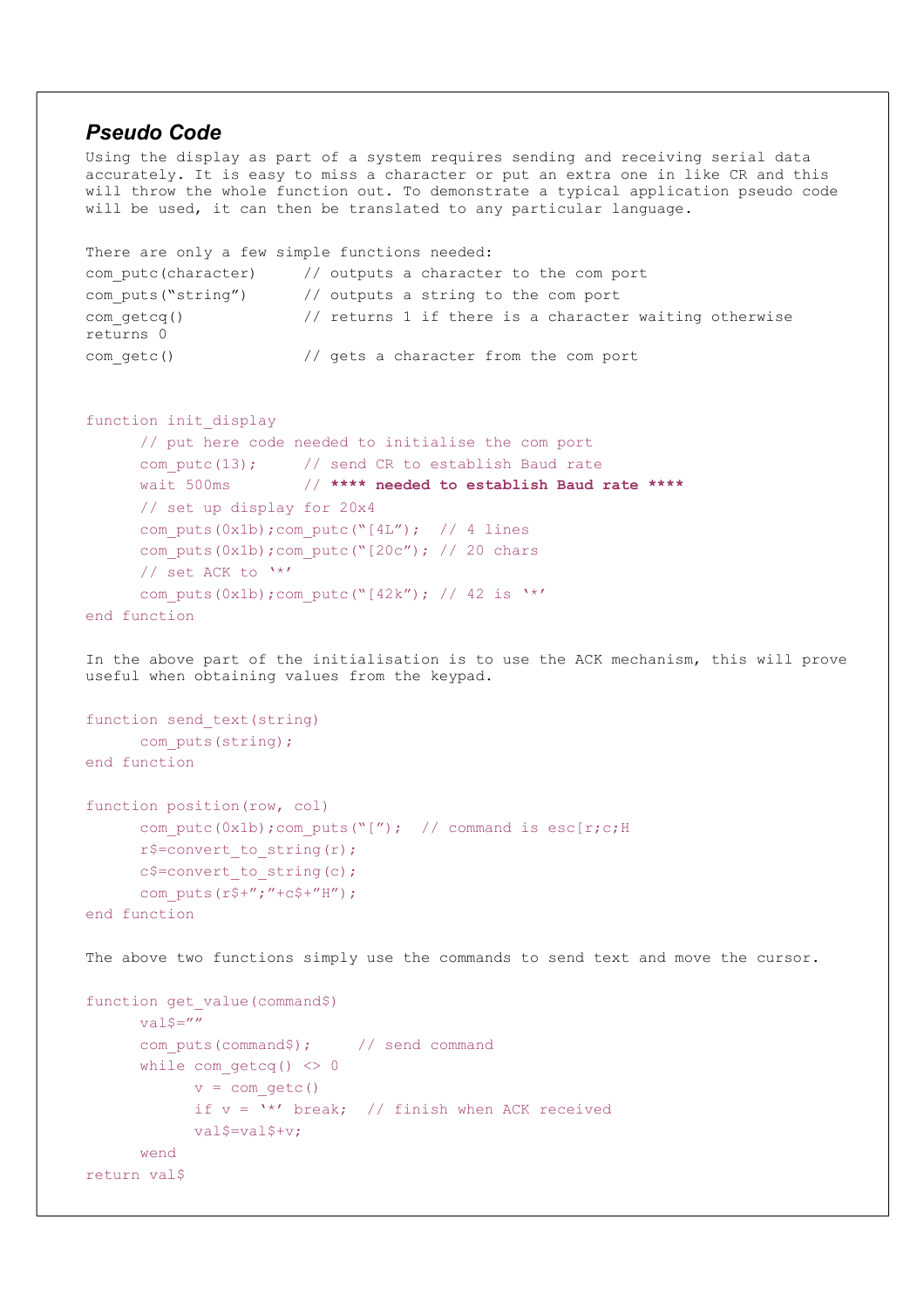end function

The above is a bit more complex but shows the principle of obtaining information from the device. Suppose we need to obtain the device ID which is command esc[?31d, the function may be used thus:

print get value(0x1b+"[?31d");

To explain; the command will be sent to the device and the device will respond with "4618\*". The get\_value function will collect all of the bytes form the device until it encounters the ACK (\*) byte which was set to this during initialization. ACK can of course be set to any value between 1 and 255, 42 just happens to be the ASCII code for '\*'.

All values returned form the device are in text so these need to be converted to values to use in a program. For example suppose the key scan code contains 221 and this is returned using esc[k, e.g.

a\$=get value(0x1b+"[k");

The a\$ will contain 3 bytes as a string "221". This can be a common pitfall by wrongly expecting a single byte value of 221.

## **Arduino Serial Library**

The Arduino serial now uses BSerail which can be found here: http://www.asi.byvac.com/da\_data.php it is in the ASI link, ASI is not needed for this display but BSerial is.

The methods inherited from BDerail are:

```
Methods inherited from BSerial: 
baud(rate) 
handshake(uint8 t rtsPin, uint8 t ctsPin)
flush() 
putch(char c) 
unsigned char puts(char *s) 
unsigned char buffer() 
char getch()
```
A description of what they do and how they work are in the "ASI library.zip" which is at the link indicated above under ASI.

Writing to the display, including setting up is simply sending text and so a single method is used for all of this and advantage is taken of the built in compiler escape codes.

To write to the display use puts(<string>) (from BSerial).

**Some Examples** (assuming bv is the instance of the class): bv.puts(" $\leq$ [2J"); // clear the screen bv.puts("\e[4L\e[20c"); // set display to 4 lines by 20 bv.puts("\e[?26I"); // turn off the back light vb.puts("\e[3;5HFred"); // print Fred on the third line, 5 column

Basically look at the command table in the datasheet and substitute esc for \e and that it.

#### **Input or Read**

This is always more difficult and to help some methods have been created to get information from the device. The best way to see this is to have a look at the example.

**Setup**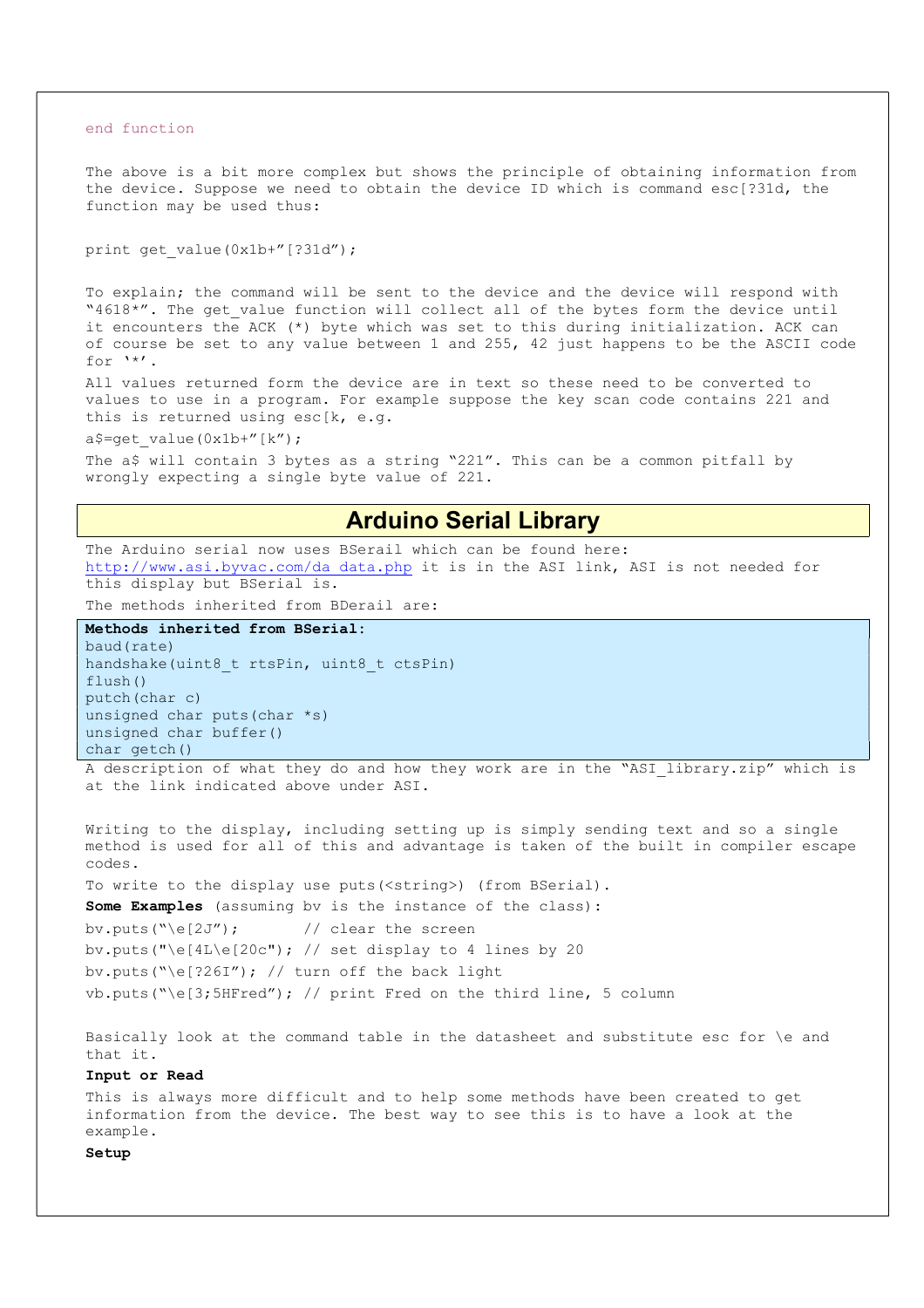There are a few options for setting up how the device will work. The class itself has two or three options:

### **BV4618\_S bv(rxPin, txPin, int\_pin);**

The first two parameters are obvious. The last one is a pin to specify for the interrupt pin on the device. This can then be used by the keyint() method and return the value on the pin. Specifying the pin value is optional.

When the class has been instantiated, it must be followed by begin:

#### **begin(<Baud rate>,<delay>,<ack>);**

Example begin(9600,0,'\*');

When receiving data from a serial port, how do you know that you have received the last character? For example retrieving the number of keys in the buffer could return 5 or 12, how do you know to wait for the 2 of 12 and return 12 and not 1?

There are two methods used in this device: 1) is to simply wait until you are sure no more characters are forthcoming (about 100mS). 2) to have a special character at the end of every output from the device, this is called and ACK. In the example given and using an ACK character of '\*' 12 would be 12\*. So it is a simple matter to wait for the ACK and anything before it is the correct output. ACK can be any value from 1 to 255 (not 0) it does not have to be a printable character.

The advantage of this is speed as there is no unnecessary waiting, however in a noisy environment the ACK may be missed and this will spoil the output so just a delay may be advisable in that situation.

Using this with the begin(..) method, set delay to a value in mS, delay can also be used with ACK although I cant see there will be a reason to do so. If ACK is not required then set it to 0 and it will be ignored.

#### **setkeycodes(const char \*codes)**

The keybuffer can be interrogated with keyscan() or keys(). There is not need to set this if using keyscan as that will always return the scan code. It may be more convenient to map the keys to the values on the keytops. In this case supply this with a constant array of the scan key codes that represent the keytops. For example if the scan code is 0xdd when 0 is pressed then put 0xdd as the first byte in the constant array.

#### **char keyint()**

Returns 0 if there is a key in the key buffer otherwise 1. The interrupt pin used must be set in the constructor.

### **char keyscan()**

This returns the scan code from the key buffer.

#### **char keys()**

Gets the number of keys in the key buffer

#### **char key()**

Gets 1 byte from the key buffer and looks it up in the constant character array provided to return a key value. If the value can't be found then it will return 0xff.

#### **clskeybuf()**

Clears the key buffer. This is included but can be also set using  $puts(.)$ 

#### **keydebounce(char db)**

This is an arbitrary value (default 50) that will be applied as a delay to the keypad input. A 'noisy' keypad will require a greater value but it will cause a delay when entering values. This is included but can be also set using puts(..)

#### **int cmd(string)**

This is the workhorse for getting information out of the display. It uses the delay and ACK as set in the begin(..) method. See the example of how to obtain the device ID using this method.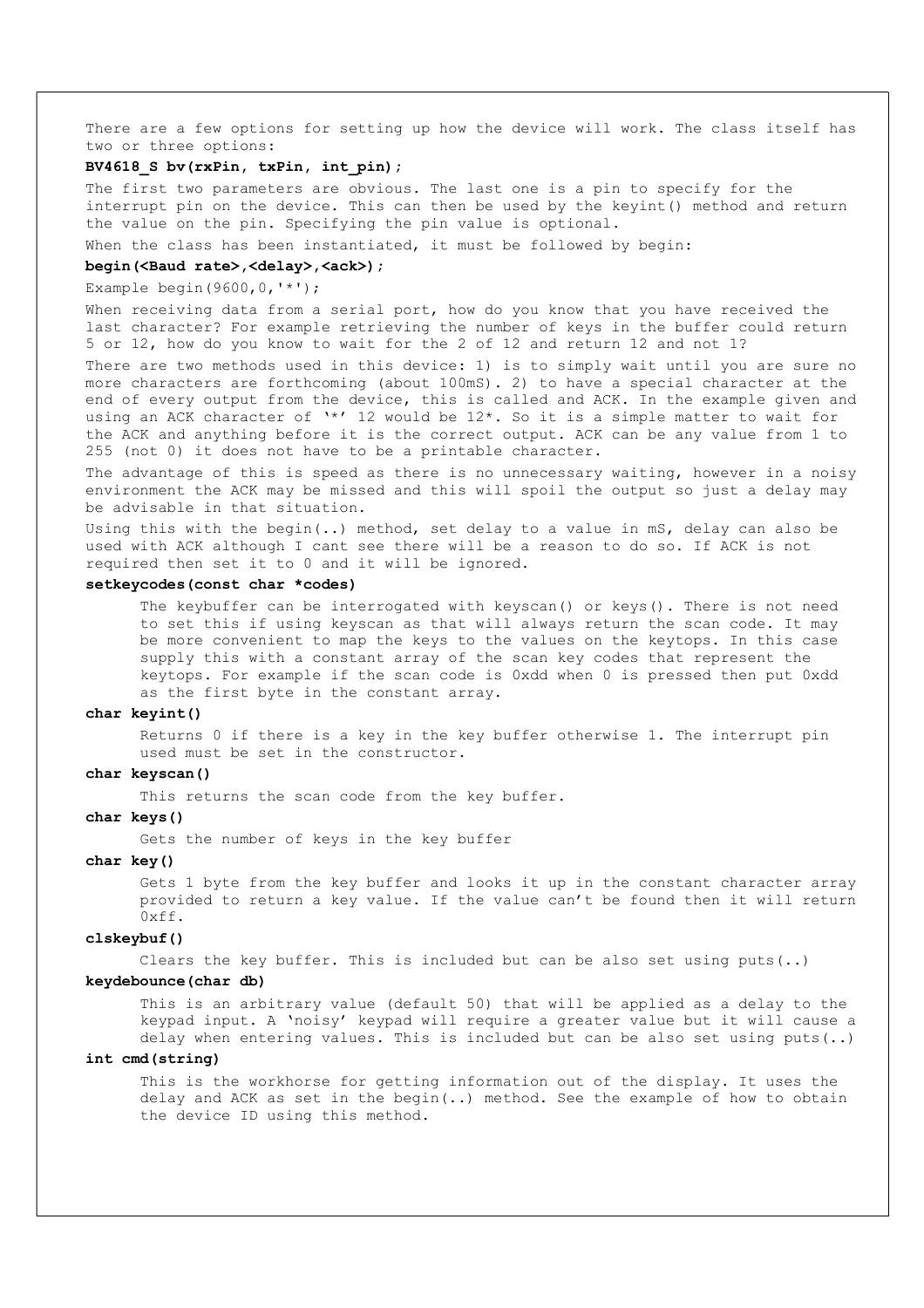**I2C**  The I2C interface uses a different part of the firmware and works differently from the serial firmware. The basic strategy is to display any byte received via I2C on the display unless it is a 0x1b, in which case a command will be expected. To make things cleared the following notation will be used: **s** This is a start condition followed by byte 0x62 which is the 8 bit default write address of the device. In some systems this is a 2 function operation thus: i2c\_start(); i2c\_write(0x62) In practice these two operations can always be combined because the device address always follows the start condition. **p** This is the stop condition **g-n** This will receive bytes from the device where n is the number of bytes to receive for example g-3 Important: when a receiving a byte from the device the host will send the clock to clock out the byte from the device, on the  $9<sup>th</sup>$  clock the host will either send an ACK or a NACK depending on whether it is the last byte the host wants. For example when receiving 3 bytes the host will send ACK for the first two bytes and NACK for the last byte. The device needs to know which is the last byte being sent. A properly specified host will do this. **number** Any number on its own will be sent to the I2C bus. Hex values. **r** Is a restart command always used after sending a command that will return some values. This may be implemented in some systems as: i2c\_stop() i2c\_start() i2c\_send(0x62+1) Note that the 8bit address is now 0x63 because an odd numbered address will indicate to the device that data is being requested. To send Hello to the display requires the following: s 48 65 6c 6c 6f p To clear the display would be: s 1b 50 p To receive the device ID: s 1b 40 r g-2 p When reading from the device, take for example the ID bytes, a command is first sent to request the bytes and then they are read out by the master. There is a very small delay between the request and the device presenting this data on the I2C bus. During this time clock stretching is used and if the host implements this then no further consideration is necessary as this will be correctly read by the host. If the host does not implement clock stretching then a small delay between the requesting command and receiving command is recommended. Initialization of a 20x4 the display would be: s 1b 30 4 p // set number of lines to 4 s 1b 31 20 p // set number of characters to 20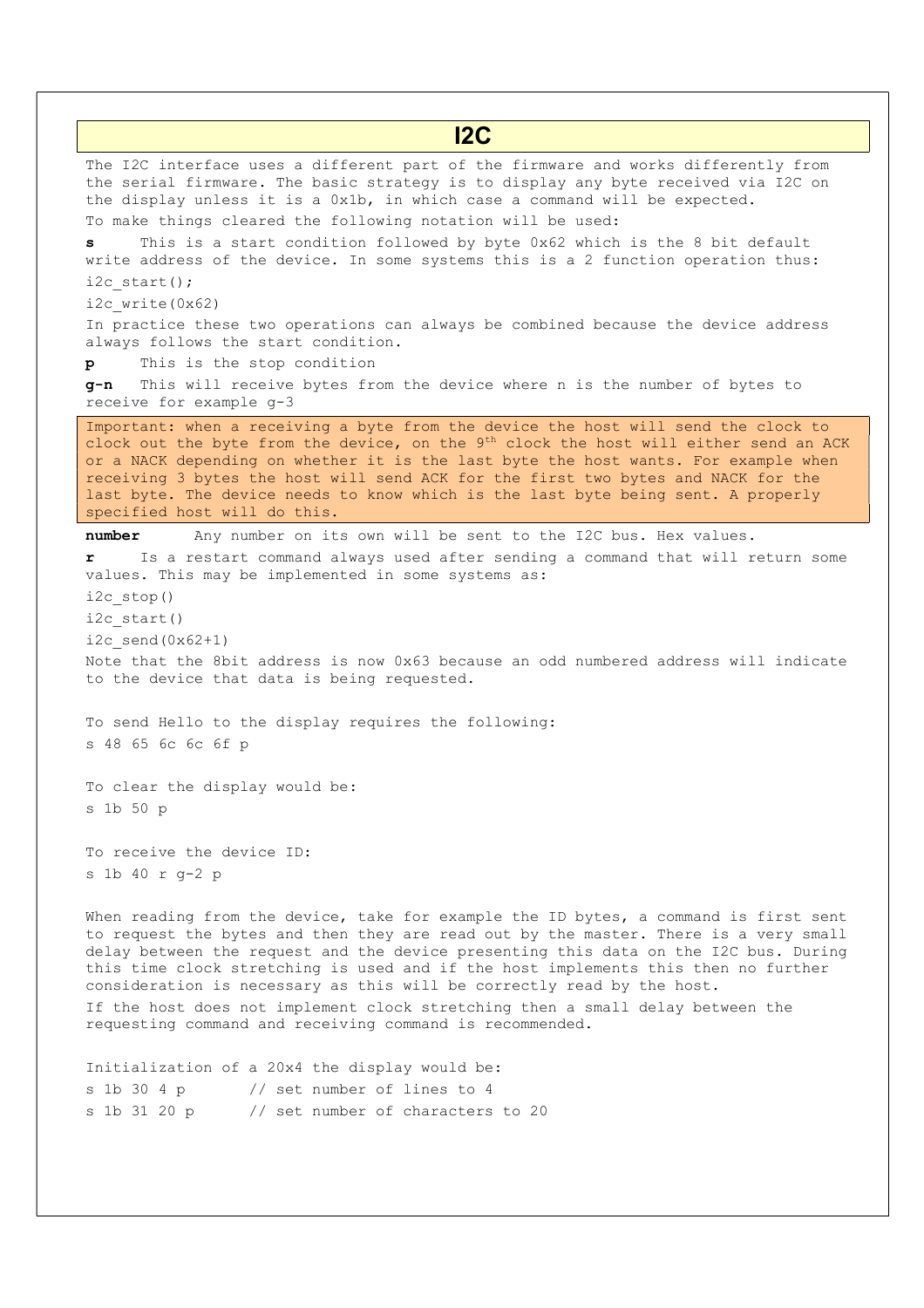**Arduino I2C Library**  Support has been added by way of an Arduino Library *I2C*  Class BV4618\_I **BV4618(char i2adr, char int\_pin)**  i2adr is the I2C address of the device int pin an input pin that is used for detecting when there are keys in the buffer. **BV4618(char i2adr)**  Alternative is interrupt pin is not used. It is possible to pole the keyboard buffer with keys() to see if there is any keys in the buffer and so the interrupt will not be required. This does load the I2C bus and processor more though. **setdisplay(char cols, char rows);**  Sets type of display or rather the number of lines and characters it has. **putch(char c)**  Sends a single character to the display. **puts(char \*s)**  Sends a string to the i2c bus. The string must be a string, i.e. null terminated. **crup()**  Moves cursor up one line. **crdown()**  Moves cursor down one line. **crright()**  Moves cursor right one space. **crleft()**  Moves cursor left one space. **rowcol(char line, char col)**  Moves the cursor to a specified row and column position. **lineposition(char line, char pos)**  To move to the start of a particular line on a display an address is sent as a command. This address is normally 0x80,0xc0,0x94 and 0xd0 for lines 1 to 4 respectively. However on a 2 line x 40 display or some other combination this may not be the case. This command will set the starting line address for the line specifed. **backlight(char blon)**  Turns the back light on and off, 1 is on. **crhome()**  Returns the cursor to the home position – without clearing the screen **int deviceid()**  Obtains the device ID which will be 4618, this is useful if multiple devices are on the same bus **version(char \*ver)**  Gets the firmware version as a string.

#### **setaddress(char newaddress)**

Sets a new I2C address for the device. The new address will not take effect until the device has been reset.

#### **reset()**

Resets the device.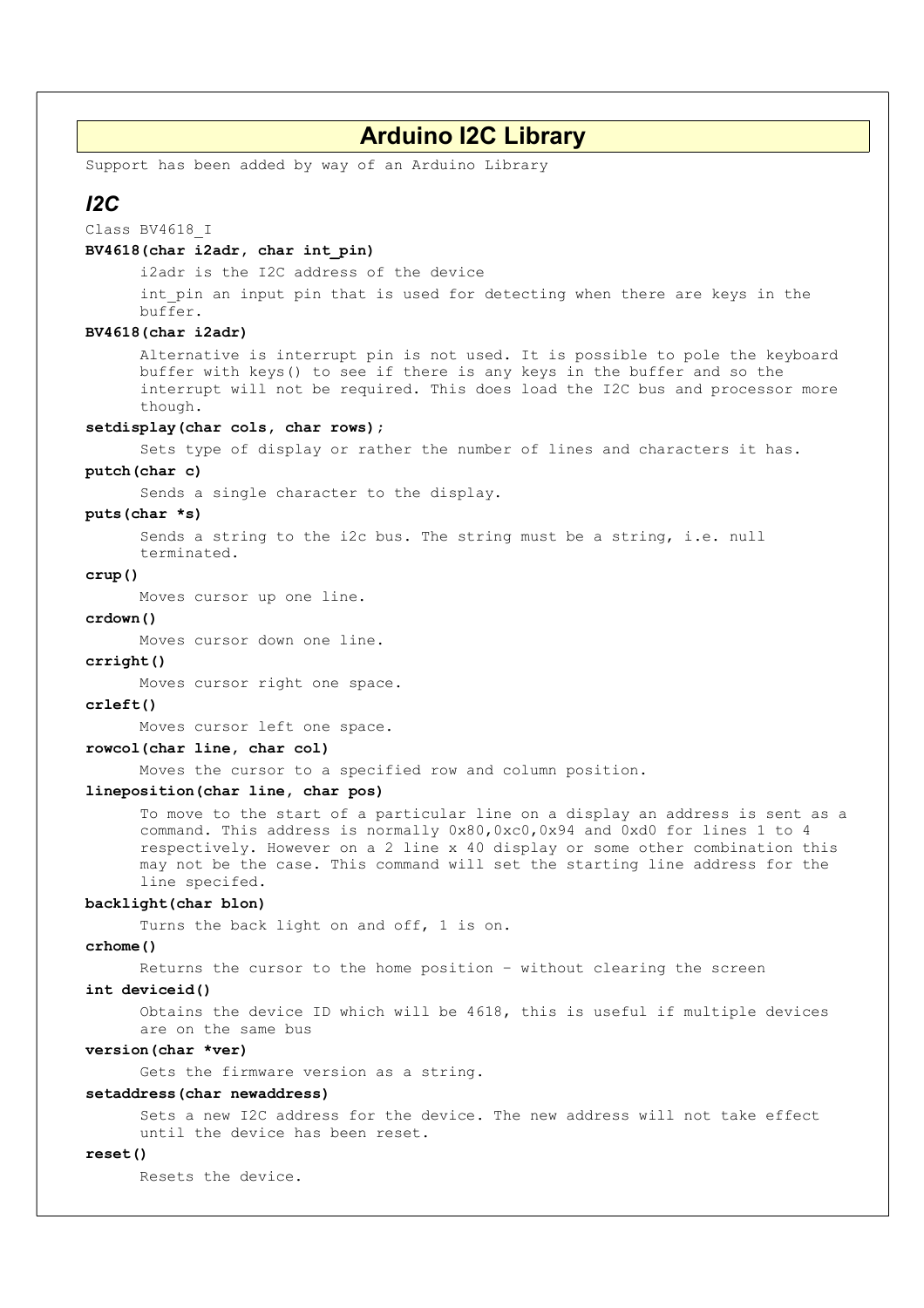#### **resetEEPROM()**

Resets EEPROM back to the factory settings, this will also set the I2C address back to its default setting.

### **delayms(char del)**

Causes a delay of 'del' milliseconds, the display will stop responding for that time. As there is no ACK mechanism for I2C there is no way to tell if the delay has finished so it limits the usefulness of this command when using I2C

#### **delays(char del)**

Causes a delay of 'del' seconds, the display will stop responding for that time. As there is no ACK mechanism for I2C there is no way to tell if the delay has finished so it limits the usefulness of this command when using I2C

#### **cls()**

Clears the screen and sets the cursor in the home position

#### **clright()**

Clears a line from the current cursor position to the end of the line.

## **cleft()**

Clears a line from the current cursor position to the beginning of the line.

#### **clall()**

Clears the whole line that the cursor is presently on.

### **setkeycodes(const char \*codes)**

The keybuffer can be interrogated with keyscan() or keys(). There is not need to set this if using keyscan as that will always return the scan code. It may be more convenient to map the keys to the values on the keytops. In this case supply this with a constant array of the scan key codes that represent the keytops. For example if the scan code is 0xdd when 0 is pressed then put 0xdd as the first byte in the constant array.

#### **char keyint()**

Returns 0 if there is a key in the key buffer otherwise 1. The interrupt pin used must be set in the constructor.

#### **char keyscan()**

This returns the scan code from the key buffer.

### **char keys()**

Gets the number of keys in the key buffer

### **char key()**

Gets 1 byte from the key buffer and looks it up in the constant character array provided to return a key value. If the value can't be found then it will return 0xff.

### **clskeybuf()**

Clears the key buffer.

#### **keydebounce(char db)**

This is an arbitrary value (default 50) that will be applied as a delay to the keypad input. A 'noisy' keypad will require a greater value but it will cause a delay when entering values.

## *Example*

The software and example have been tested on the Arduino Nano with an ATmega328 fitted.

Wiring the display is straightforward. Connect the BV4618 to the Arduino using the +5V and GND lines. SDA goes to A4 and SCL goes to A5 on the Arduino. Pin 9 (D9) was used as the interrupt pin and this goes to the Int pin on the BV4618.

A 4x4 keybaord was also connected to the BV4618.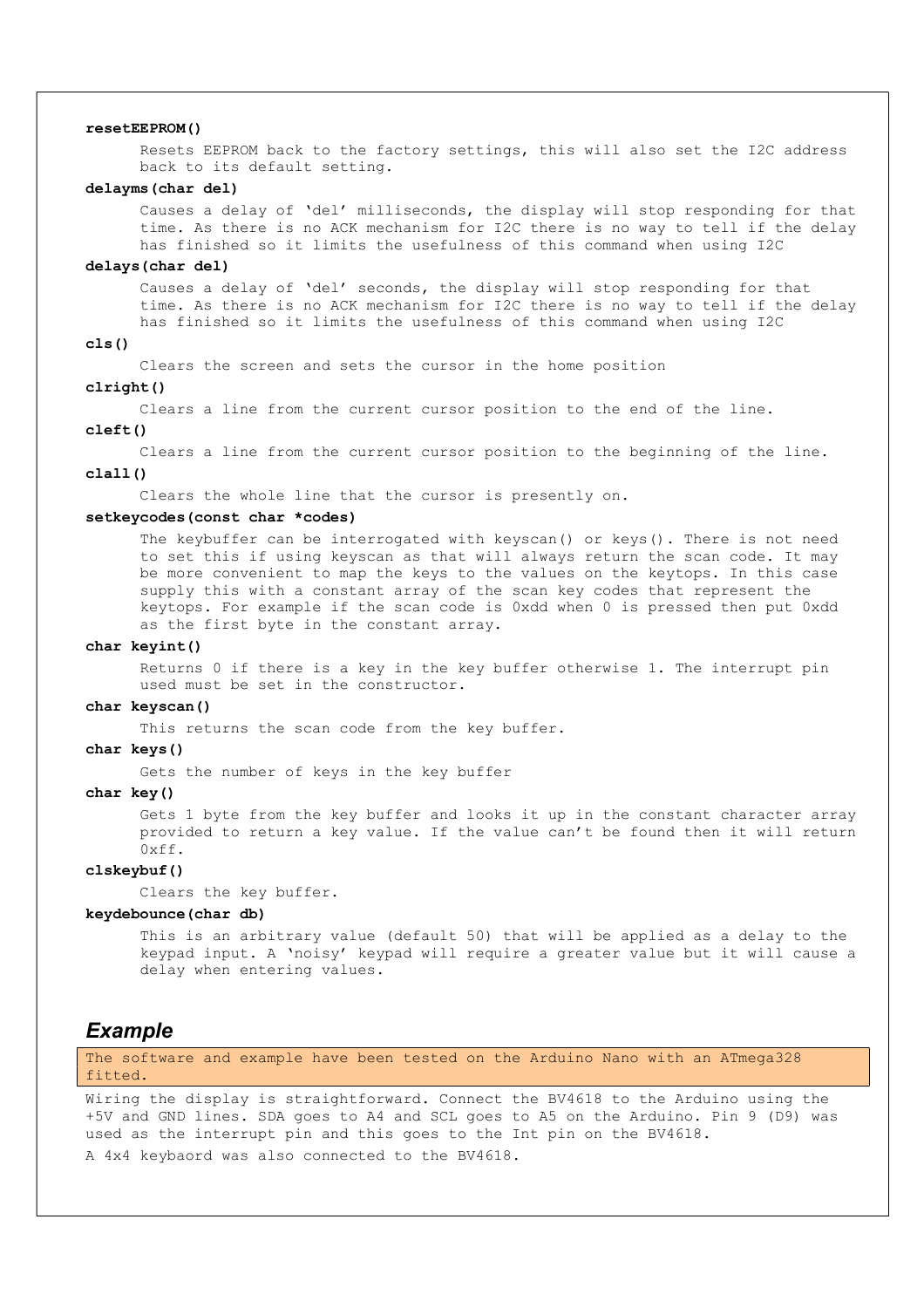```
1 BV4618 I di (0x31,9); // 4 x 20 display
 \overline{2}3 void loop()4(5 const char kb[1=(0x7d, 0xee, 0xed, 0xeb, 0xed, 0xdd, 0xdb, 0xbe, 0xbd, 0xbb,6 char tmp;
     // set up display geometry
 \overline{7}\overline{8}di.setdisplay(4,20);
 \mathbf{9}// set up keyboard scan codes, alter the above constant array
10
     // this will depend on how the keypad has been wired
11di.setkeycodes(kb);
12
     // clear screen
13
     di.cls();
14
     di.puts("Display Test");
15
     di.rowcol(2, 1);
16
     while (1) (
17
       if('di.keyint())18
          tmp=di.key();
19
          if (tmp > 9) tmp+='A'-10;
          else tmp+='0';
20<sup>°</sup>21di.putch(tmp);
22di. putch('');
23\Delta24
      Ä
25while (1) ;
26)
```
The above is an extract from the example. Line 1 initialises the class and passes the I2c address (7 bit) and the pin that is used for the interrupt. Line 5 is the constant character array that is used to translate scan codes to key numbers (there is a few values missing from this picture). When pressing the 0 key the scan code 0x7d was returned, when pressing 1 0xee was returned etc. The codes are set using di.setkeycodes();

Line 8 sets the display to a 4 line by 20 character. If this is omitted the display controller will default to 2x16.

Line 17 gets the state of the interrupt pin. Low means there are keys in the keypad buffer that can be read out. A simple translation to text is performed and printed out to the LCD display.

# **Notes & FAQ**

## *Reset Interface Detection*

The following table will illustrate how the detection works:

| Priority | Mode             | Pin 4 on Serial<br>Connector | Pin 3 on I2C<br>Connector                |
|----------|------------------|------------------------------|------------------------------------------|
|          | I <sub>2</sub> C | n/a                          | High by external<br>pull up resistor [1] |
|          | Serial RS232     | low [2]                      | low (disconnected)                       |
|          | Serial NOT RS232 | high (disconnected)          | low (disconnected)                       |